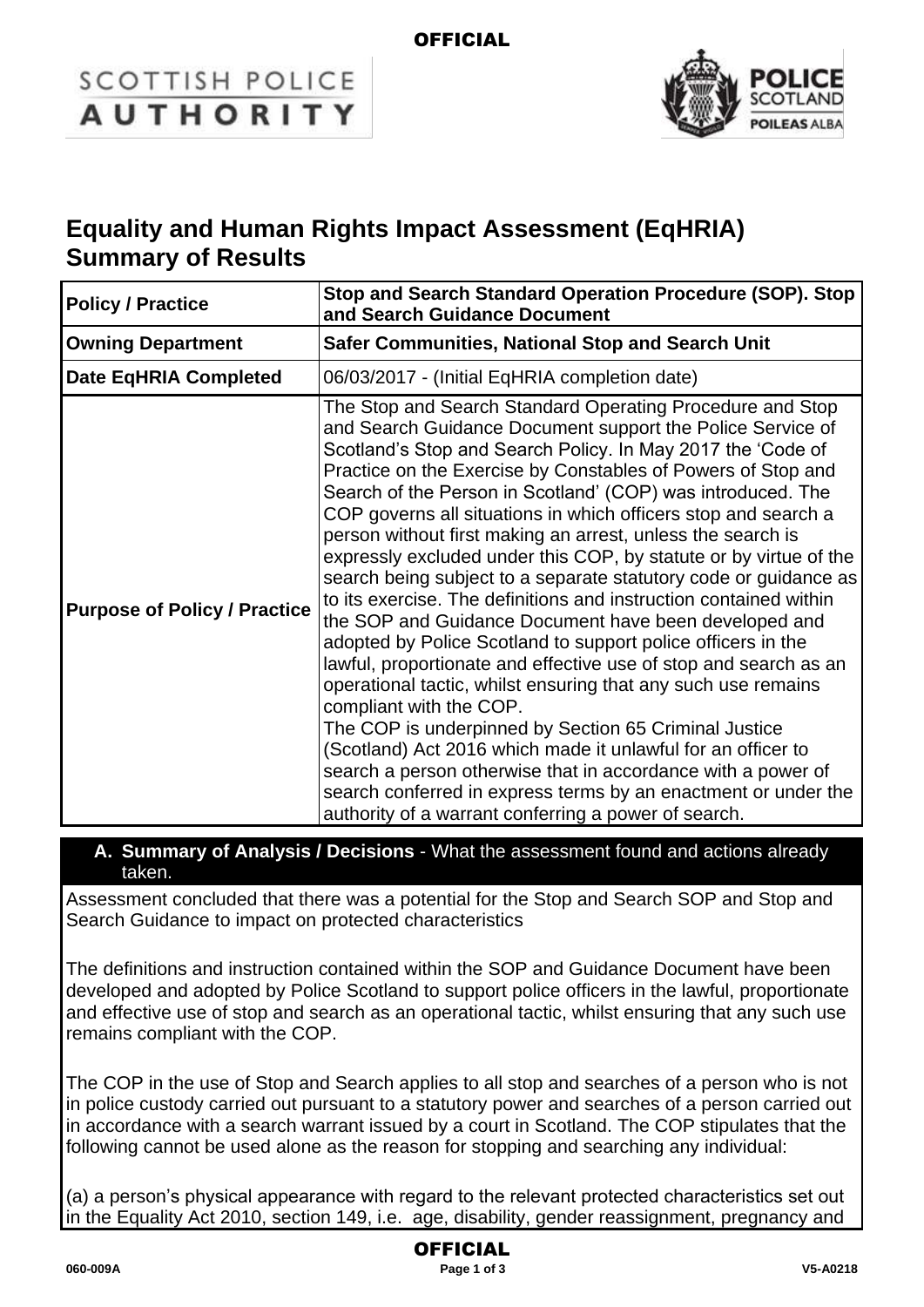## **OFFICIAL**

maternity, race, religion or belief, sex and sexual orientation

(b) a person's clothing or general appearance

(c) generalisations or stereotypical images that certain categories of people are more likely to be involved in criminal activity

(d) the fact that a person has any previous convictions

However, reasonable suspicion can be supported by information or intelligence that refers to personal factors. For example, intelligence might include a description of a person suspected of carrying an article for which there is a power of search. Such a description may refer to a person's physical appearance.

The COP has also introduced specific sections relating to the Stop and Search of Children and Young People and the stop and search of vulnerable adults. These considerations are highlighted within the Stop and Search Guidance. The guidance also includes an appendix title 'Equality and Diversity considerations for Stop and Search' which includes information regarding searching of transgender persons, engagement with persons who have Autism and Asperger's Syndrome, contact with the Sikh Community, contact with the Muslim Community and contact with the Jewish Community.

In writing the Stop and Search SOP and Guidance, Police Scotland completed an external consultation of the Stop and Search SOP and Stop and Search Guidance with in excess of 80 organisations many of whom represent protected characteristic groups. All feedback received was given due consideration and amendments where made where required in consultation with the respondent.

The owning department will continue to monitor the impact of stop and search practice and consider any appropriate adjustments to the Stop and Search SOP and Stop and Search Guidance where required.

#### **B. Summary of Mitigation Actions** - What else we plan to do and how we are going to check that it has been done.

Monitoring of stop and search:

The COP provides that Supervising Officers must monitor the use of stop and search powers by individual officers and ensure they are being applied lawfully, are justified and proportionate. This ensures officer search activity is carried out in accordance with the Code, supervisors promote good recording practice and support officers with guidance where required.

Since the introduction of the Code the National Stop Search Unit have carried out 100% review of all records submitted. This responsibility has moved to local policing supervisors allowing for more effective local monitoring of officers use of stop and search and ensure compliance with the Code of Practice and our values of fairness, integrity, respect and considering individuals human rights.

In monitoring the use of stop and search by officers under their line management, supervisors are asked to satisfy themselves that the stop search record contains sufficient information to allow then to make an assessment on whether the use of the tactic meets the requirements of the Code.

Senior Officers with local responsibilities for stop and search and those who are the national policy leads for stop and search must also undertake regular monitoring of the broader use of stop and search powers to ensure the tactic is use is lawful, justified and proportionate.

Monthly Analytical reports provide data at national, divisional and sub-divisional levels. This provides divisions with the ability to identify trends or patterns in the use of stop and search and